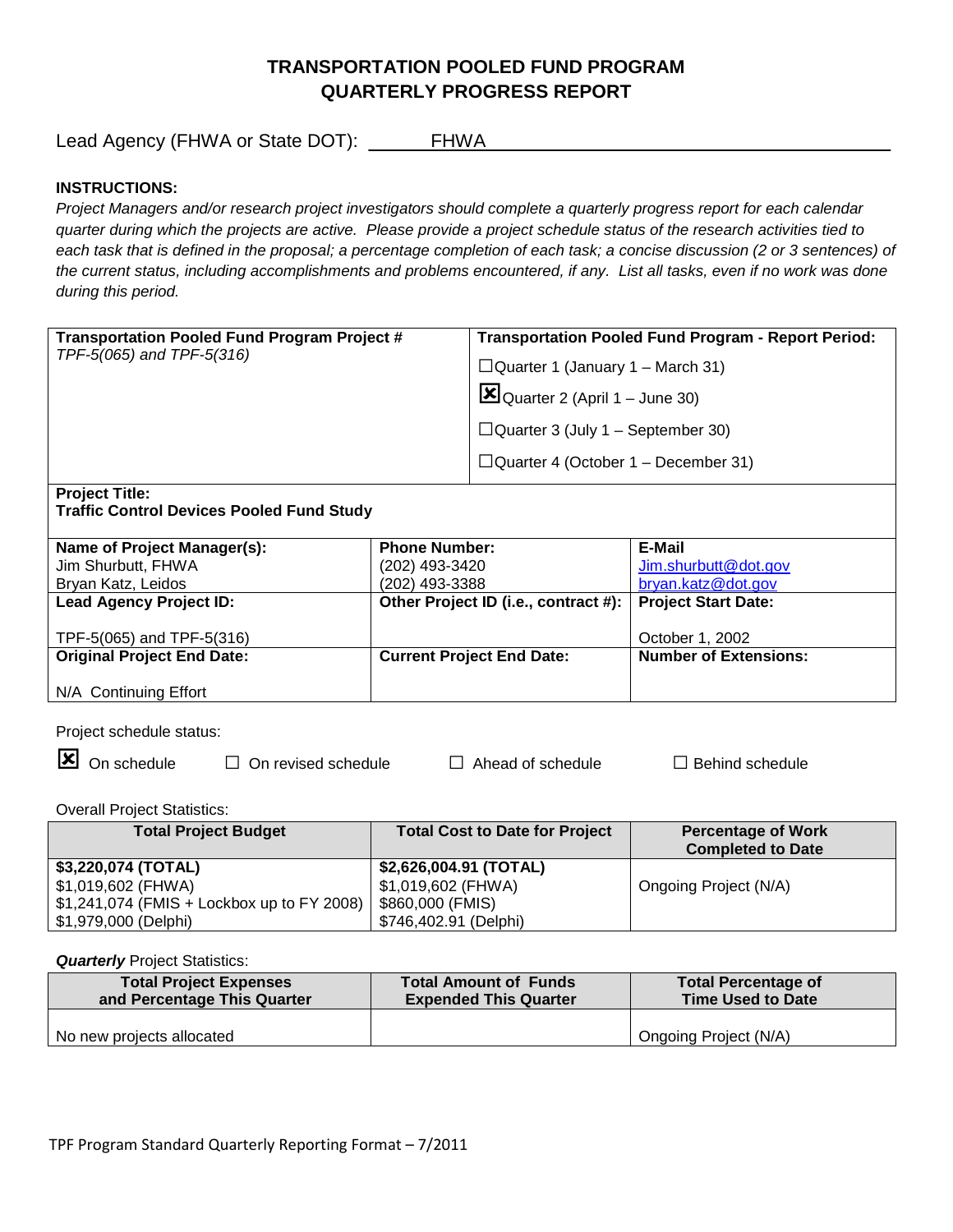### **Project Description**:

The purpose of the TCD PFS is to assemble a consortium composed of regional, State, local entities, appropriate organizations and the FHWA to 1) establish a systematic procedure to select, test, and evaluate approaches to novel TCD concepts as well as incorporation of results into the MUTCD; 2) select novel TCD approaches to test and evaluate; 3) determine methods of evaluation for novel TCD approaches; 4) initiate and monitor projects intended to address evaluation of the novel TCDs; 5) disseminate results; and 6) assist MUTCD incorporation and implementation of results.

### **Progress this Quarter (includes meetings, work plan status, contract status, significant progress, etc.):**

### **Traffic Control Devices Pooled Fund Study Technical Support**

During the quarter, the TCD PFS held its annual meeting in Atlanta, GA. During this time, existing projects were discussed and new projects were prioritized. A new symbol sign study will be performed using available funding and then other topics will be finalized once problem statements are generated. The new potential topics include:

- o Lane Reduction vs. Lane Drop signing and marking
- o Guide Signing for U-Turn Intersections
- o Enhancing Conspicuity for Standard Signs and Retroreflectivity Strips on Posts
- o Simplification of Channelization Device Delineation Patterns
- o Pedestrian information needs with regard to activated beacons

#### **Lane Line Markings in Advance of Lane-Reduction Transitions**

Examples of scenarios developed and software capabilities were presented at the annual TCD PFS meeting. The CADD Software Suite is continued to be used to develop scenarios for participant testing.

#### **Intersection Conflict Warning Systems Human Factors Research**

Intersections of all three types (2-lane by 2-lane, 2-lane by 4-lane, 2-lane by 4-lane divided) of stop controlled intersections have been modeled. All signs to be tested have been constructed. The only remaining challenge is that text signs are less legible than desired. We are working with the software vendor to address this issue.

### **Countdown Pedestrian Signals Legibility and Comprehension without Flashing Hand**

Collection of follow-up data is complete. Data analysis is continuing. Work on the draft final report is continuing. The draft final report for Phase II will be completed in the next quarter and distributed to members for comment. Preliminary analysis suggests fewer people are still in the crosswalk when cross traffic is released during the countdown timer alone condition.

#### **Anticipated work next quarter**:

# **Traffic Control Devices Pooled Fund Study Technical Support**

• The symbol sign study will begin and problem statements will be generated for new topics.

# **Lane Line Markings in Advance of Lane-Reduction Transitions**

• Scenario development will be completed and participant data collection will begin.

# **Intersection Conflict Warning Systems Human Factors Research**

• Data collections will be completed, or nearly so.